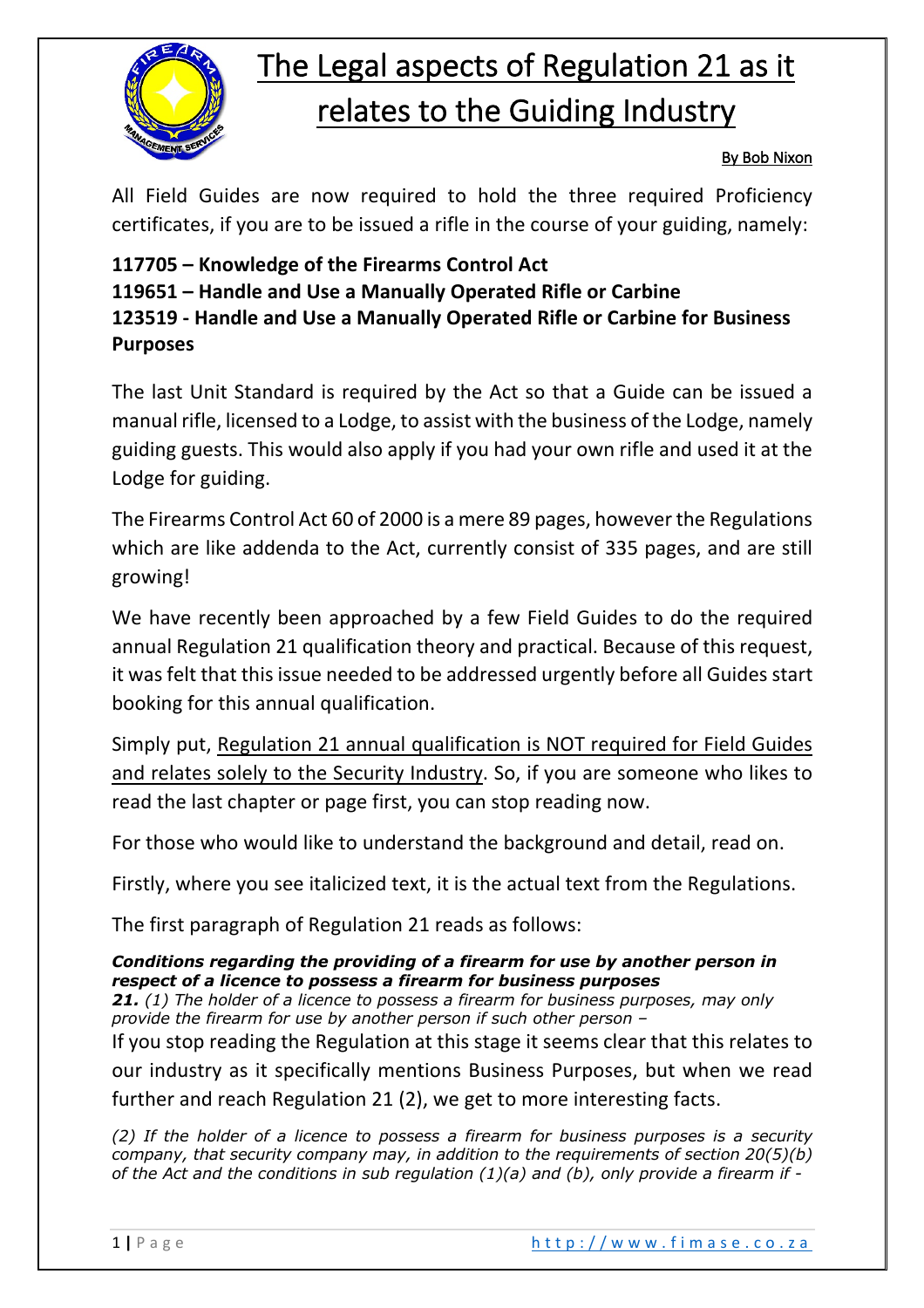There you have it, clear and concise. This Regulation ONLY applies to security companies and Field Guides are not members of a security company! In fact, if you are a member of a security company you are required to be registered with the Private Security Industry Regulatory Authority (PSIRA).

OK, you ask, with bated breath, where did Regulation 21 come from and why is there an annual qualification? Reading further in Regulation 21 (2) we reach the following two paragraphs

*(a) that person is a security officer employed by it for the rendering of a security service;* and for the sake of brevity, we jump to the following point

*(k) the possession of the firearm by the security officer is necessary for rendering a security service, taking into account the nature of the security service, the contract between the security business and its client, the circumstances under which the service is rendered, the type of firearm and any other relevant fact;* 

*(l) the security officer has successfully completed the security training required for the rendering of the security service in question;*

So plainly Field Guides do not render a security service, and neither have they had to complete a security training course. Reading further we reach the annual qualification, which also has an interesting note.

It starts with the requirements of the security company

*(s) the security company issuing firearms to security officers employed by it –*

The first few points relate to maintenance of firearms and discipline and then continues

*(viii) ensure that the security officers issued with firearms undergo at least one proper practical training session, at the cost of the security company, at least every 12 months, or within a shorter period as may be reasonably necessary in the circumstances, in the proper and safe handling and use of the relevant firearm and ammunition; (ix) ensure that the security officers issued with firearms attend at least one briefing session, at the cost of the security company, every 12 months, or within a shorter period as may be reasonably necessary in the circumstances, during which they are properly informed of the relevant legal principles, rules and procedures and of their legal duties regarding the possession, carrying, safe custody and use of firearms and ammunition issued to them;*

So even if you did this annual qualification, you, as a Field Guide would not be required to pay for it as the cost should be borne by the security company – who's that!

Now it seems that KNP are requiring this qualification, and someone needs to address this urgently with the powers that be, to put the brakes on this. Unscrupulous training providers will see this as a way of making a lot of money as this is an annual event and if my costing is correct, could amount to about R500 every year.